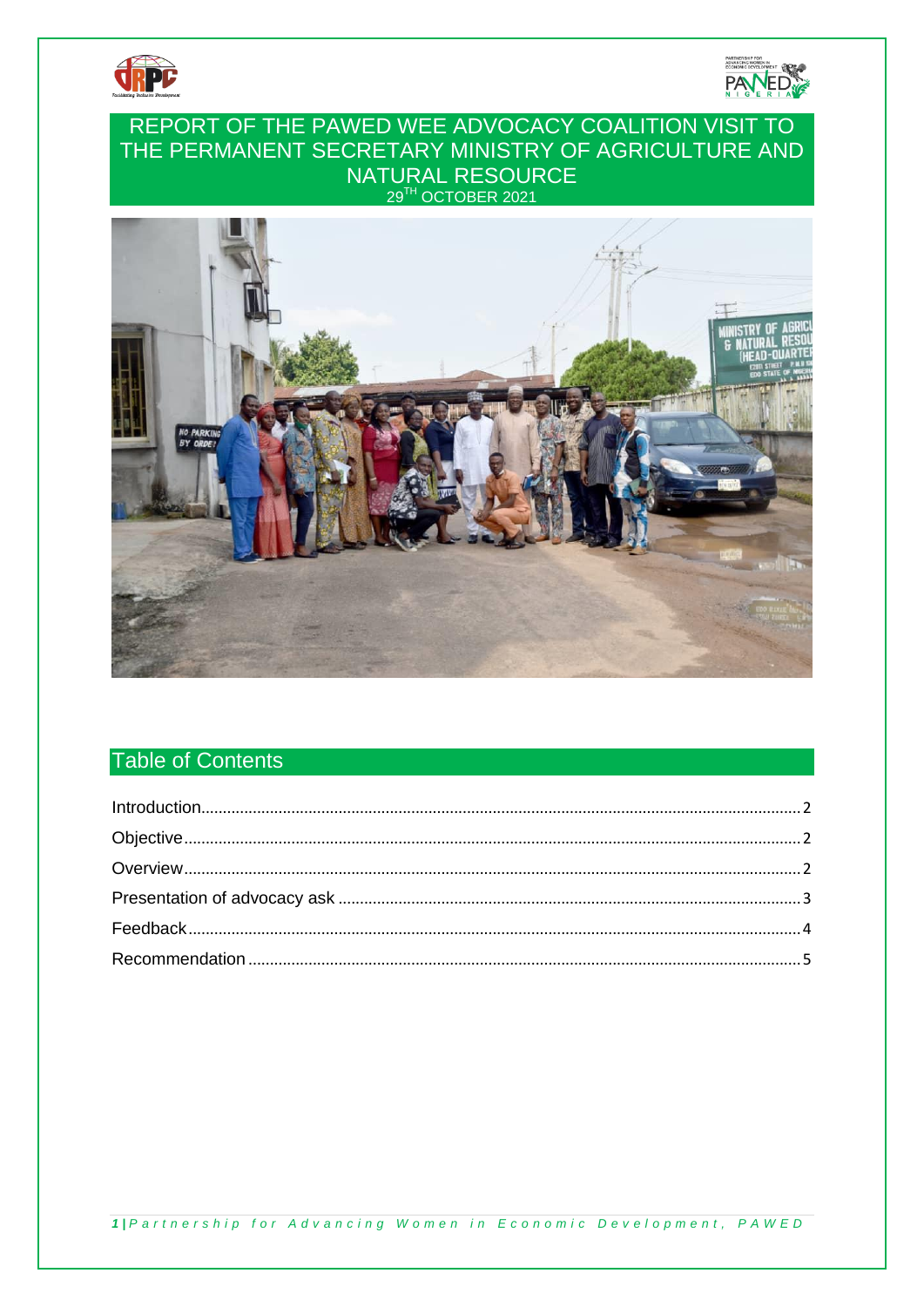



#### <span id="page-1-0"></span>**Introduction**

PAWED is a Nigerian CSO advocacy and communications coalition that advance evidence, policies and programs that further women's economic empowerment vanguard organizations such as Women's Empowerment Collectives. The PAWED project works at the national level and in selected states in each of the 6 geopolitical zones to increase the salience of in Women's Economic Empowerment (WEE) amongst policy makers in Nigeria. Lapo as a potential advocacy partner will conduct advocacy around the annual budgets in Edo State. LAPO will also bring together a coalition of 10 women led women's economic cooperatives and WEE focused NGOs to conduct advocacy visits and provide strategic support to the groups to continue to follow up with the government MDAs on promises made to increase WEE in the 2022 budget. The overarching goal of this partnership is to expand the decisional space for WEE programming at state level by catalysing state governments to increase commitment to WEE programming through evidence-based advocacy conducted by indigenous CSOs and supported by a leading locally based CSO partner

#### <span id="page-1-1"></span>**Objective**

The Objective of the advocacy visit were to advocate for increased in the number of projects and budgetary allocation to women's economic empowerment interventions in 2022 budget in the state and to increase the knowledge of effective policies, programs and strategies to advance women's economic empowerment within the ministry agriculture with a primary focus on women's empowerment collectives

#### <span id="page-1-2"></span>**Overview**

Prior to conducting the advocacy visit one planning meeting was held to strategize, discuss and harmonize the advocacy issues and identify the advocacy target. Also, letter was Sent to the identify advocacy target the commissioner for Agriculture and natural resources and the permanent secretary of the ministry. The aim of the planning meeting was to generate evidence of gaps in government WEE intervention performance, develop advocacy messages to catalyse improved performance, and to conduct advocacy visit to strategic advocacy targets who will advance salience of WEE.



*2 | P a r t n e r s h i p f o r A d v a n c i n g W o m e n i n E c o n o m i c D e v e l o p m e n t , P A W E D*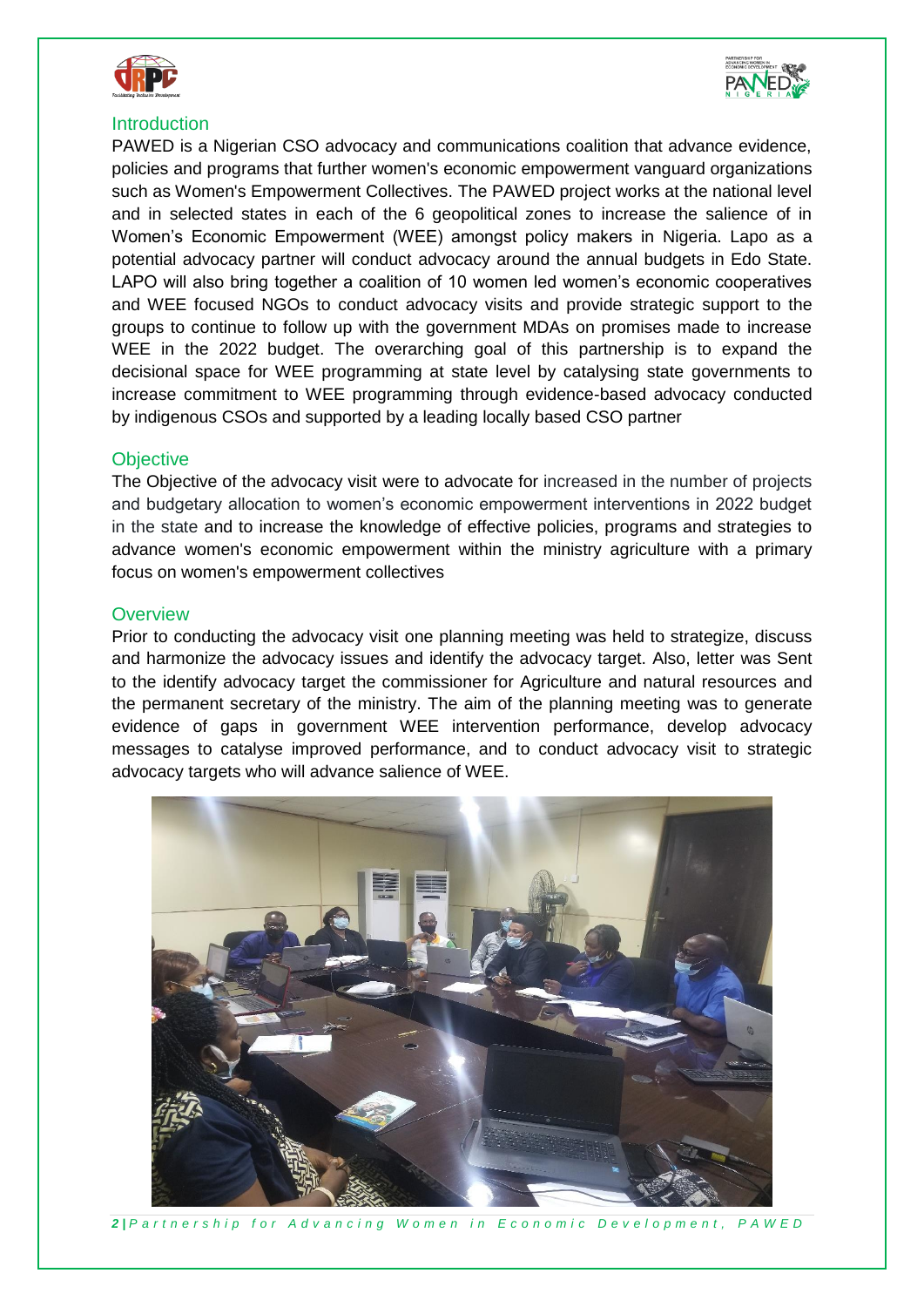



The PAWED WEE Advocacy Coalition in Edo state was led by Dr Ayobami Honestus Obadiora the project director LAPO-PAWED, four women economic collective namely Market Women Association, Women for Agriculture, Lady mechanic, LAPO Rural Development Initiative (LARDI) and one gender-based NGO the National Association of Women Entrepreneur (NAWE). The ministry of Agriculture and Natural Resources delegation was led by the permanent secretary of the Ministry Mr. Peter Aikhuomobhogbe, director of Finance and account, Director of rural services, Director of animal and human services and the director of produce department. A total number of eighteen participant were present during the advocacy visit. Six from the ministry of agricultural and twelve from the PAWED WEE Advocacy Coalition in Edo state

#### <span id="page-2-0"></span>Presentation of advocacy ask

Presentation of the advocacy ask was done by the project director LAPO-PAWED Dr Ayobami Honestus Obadiora on behalf of the PAWED WEE Advocacy Coalition in Edo state.



The advocacy asks were to increased the number of projects and budgetary allocation to women's economic empowerment interventions in 2022 proposed budget in the state and to increase the knowledge of government official on effective policies, programs and strategies to advance women's economic empowerment within the ministry agriculture with a primary focus on women's empowerment collectives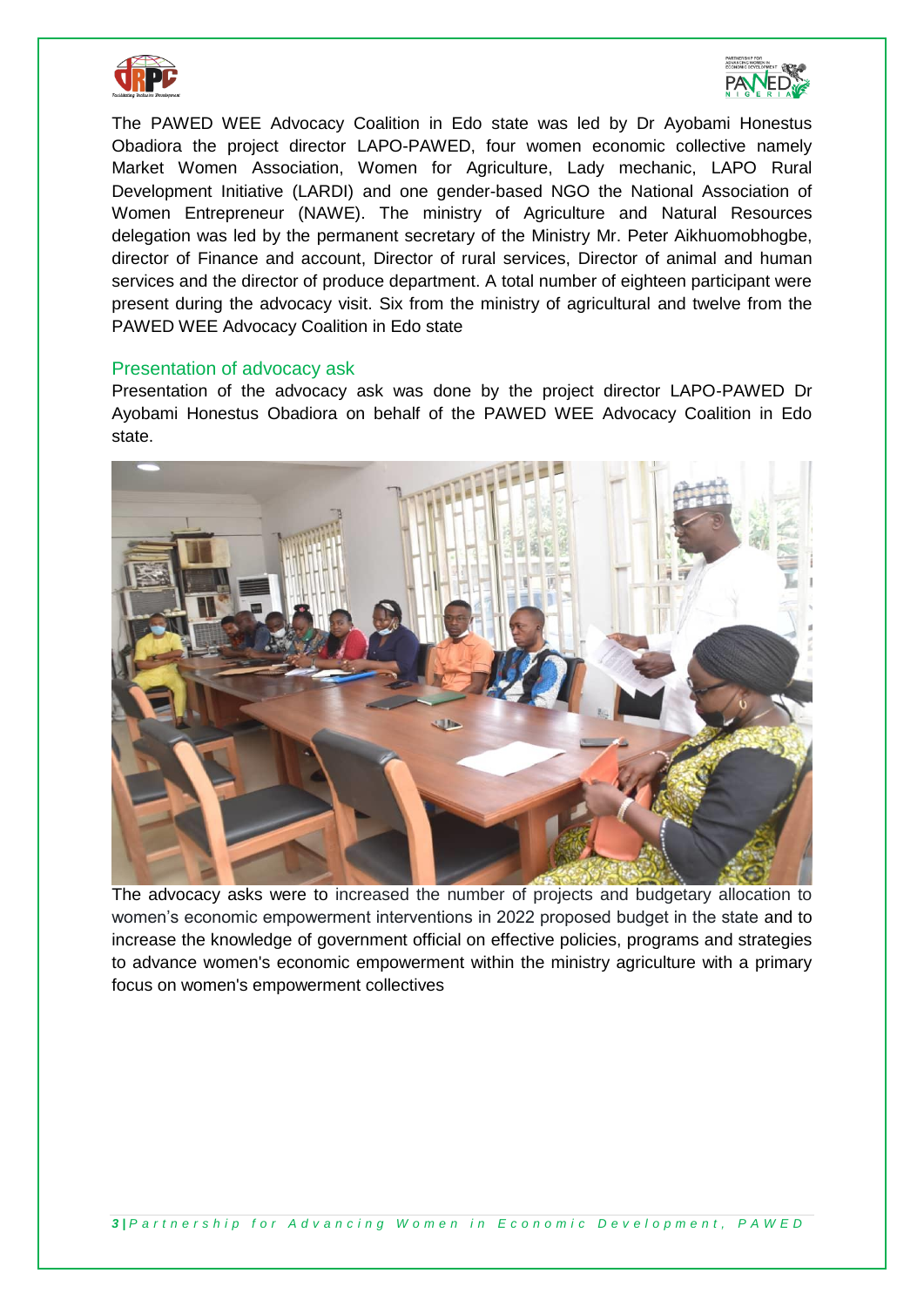



### <span id="page-3-0"></span>Feedback

Responding to issues raised by the PAWED WEE Advocacy Coalition in Edo state the permanent secretary Mr. Peter Aikhuomobhogbe noted that the state government is doing a lot to empower women economically.



He stated that the state government is currently harmonizing all women economic Empowerment program in the state. However, the ministry of Agriculture and natural resources is committed to:

*4 | P a r t n e r s h i p f o r A d v a n c i n g W o m e n i n E c o n o m i c D e v e l o p m e n t , P A W E D*